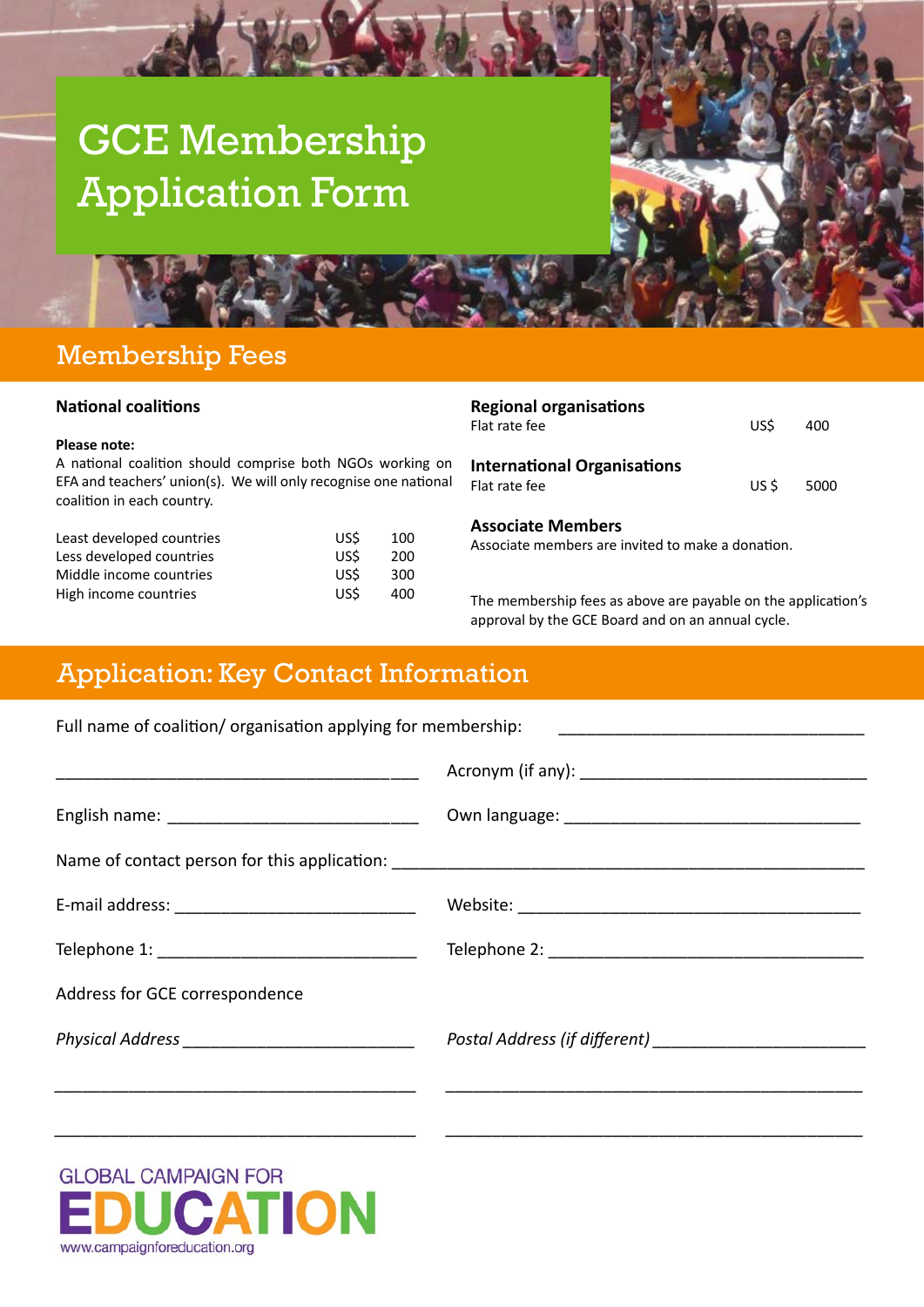## Correspondence Emails

Please input the names and emails of the people working at your organisation/coalition, that you would like to add to our contacts database, who will receive e-mail communications from the GCE Secretariat (continue on separate sheet if necessary).

| Name: | Email:                                                                                               |
|-------|------------------------------------------------------------------------------------------------------|
|       |                                                                                                      |
| Name: | Email: 2008. 2009. 2009. 2010. 2010. 2010. 2010. 2011. 2012. 2013. 2014. 2015. 2016. 2017. 2018. 201 |
| Name: | Email:                                                                                               |
|       |                                                                                                      |
| Name: | Email:                                                                                               |

## Publicity Information

Please insert the information that you would like GCE to share on our website (if different from above).

| Name:      | Email:                                                               |
|------------|----------------------------------------------------------------------|
| Telephone: | Website:                                                             |
|            | (you may want a link directly to your organisation's education page) |

\_\_\_\_\_\_\_\_\_\_\_\_\_\_\_\_\_\_\_\_\_\_\_\_\_\_\_\_\_\_\_\_\_\_\_\_\_\_\_\_\_\_\_\_\_\_\_\_\_\_\_\_\_\_\_\_\_\_\_\_\_\_\_\_\_\_\_\_\_\_\_\_\_\_\_\_\_\_\_\_\_\_\_\_\_\_\_

\_\_\_\_\_\_\_\_\_\_\_\_\_\_\_\_\_\_\_\_\_\_\_\_\_\_\_\_\_\_\_\_\_\_\_\_\_\_\_\_\_\_\_\_\_\_\_\_\_\_\_\_\_\_\_\_\_\_\_\_\_\_\_\_\_\_\_\_\_\_\_\_\_\_\_\_\_\_\_\_\_\_\_\_\_\_\_

Summary Information about your organisation or coalition (no more than two lines):

#### **LOGO: please attach a digital copy of your logo for use on our website.**

# Institutional/Organisational Information

| Which category of nmembership are you applying for? |                                                           |                                            |                   |  |  |
|-----------------------------------------------------|-----------------------------------------------------------|--------------------------------------------|-------------------|--|--|
|                                                     | (You must only tick one box)                              |                                            |                   |  |  |
|                                                     |                                                           | National Coalition If 'Yes' which country? |                   |  |  |
|                                                     |                                                           | Regional Network If 'Yes' which region?    |                   |  |  |
|                                                     | International Organisation                                |                                            |                   |  |  |
|                                                     | <b>Associate Member</b>                                   |                                            |                   |  |  |
|                                                     | Date of formation:<br><u> 1980 - Jan Barbarat, manala</u> |                                            |                   |  |  |
| Are you a registered non-profit organisation?       |                                                           | <b>NO</b>                                  | <b>YES</b>        |  |  |
|                                                     |                                                           |                                            | If 'Yes' by whom? |  |  |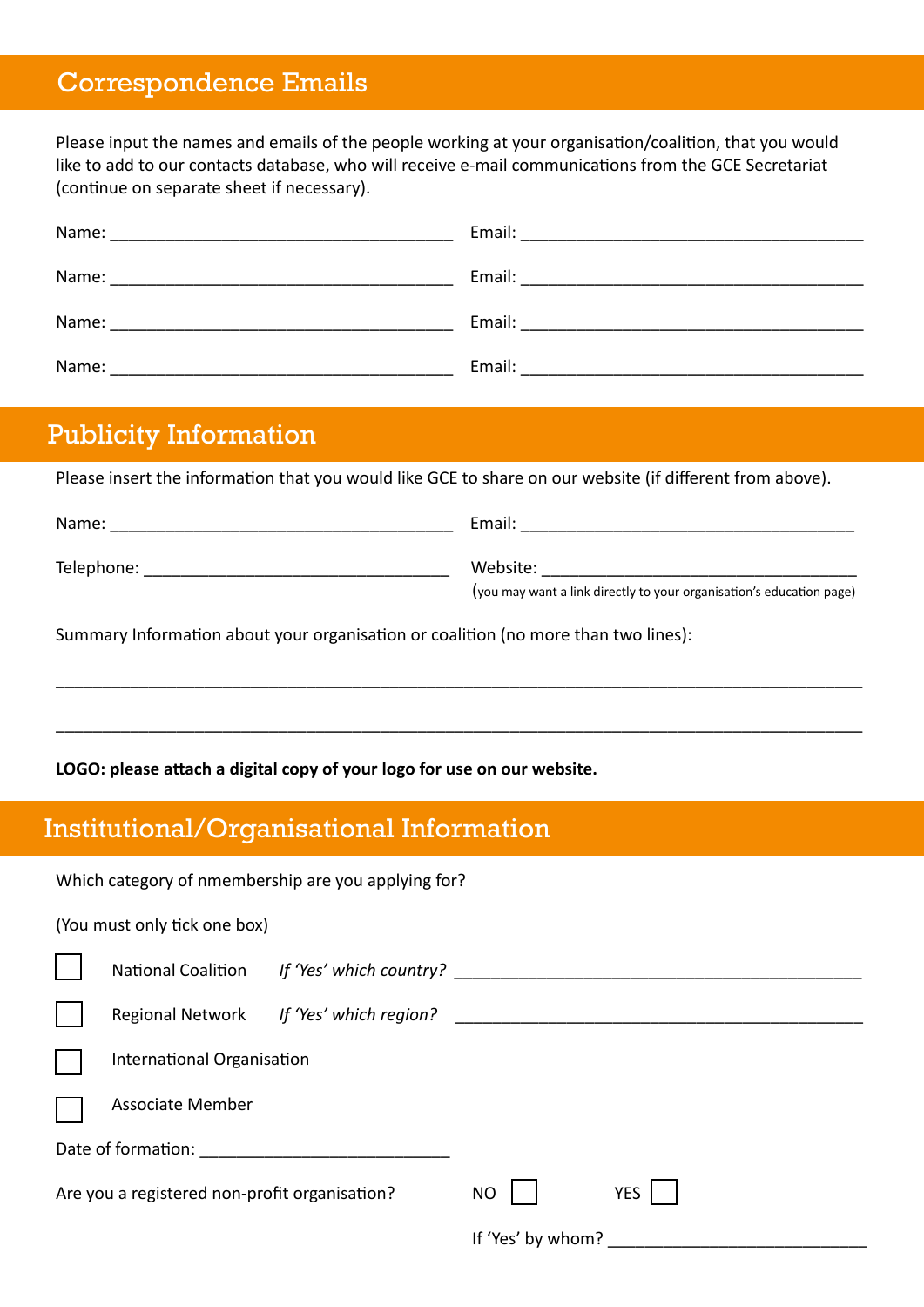|  |  |  |  |  | If not registered, give reasons: |
|--|--|--|--|--|----------------------------------|
|--|--|--|--|--|----------------------------------|

|  |  |  | If applying as a International Organisation please list the countries in which you work: |  |
|--|--|--|------------------------------------------------------------------------------------------|--|
|  |  |  |                                                                                          |  |

If you are a coalition or network please list all of your member organisations:

Does any (other) network or coalition on education already exist in your country (or region if applicable)?

**YFS** 

If yes, please list name(s):

List other networks (on any issue) to which your organisation belongs or is affiliated:

Describe in one or two sentences the mission or main aims of your organisation. Please mention some ways in which your organisation has contributed to the achievement of the Education for All goals in the past 12 months.